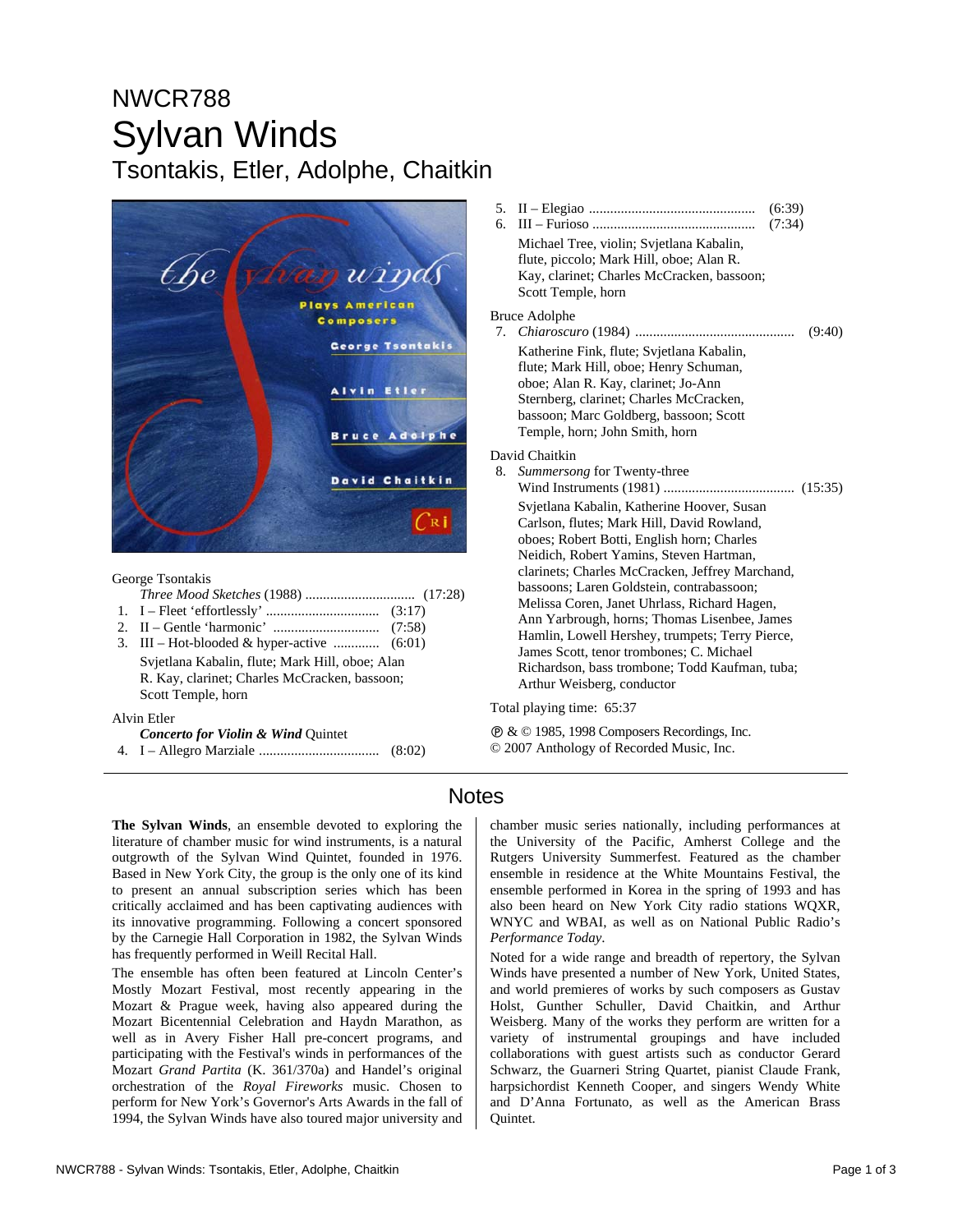*Three Mood Sketches* was composed on a commission from the Mary Flagler Cary Trust for the Aspen Wind Quintet, who premiered the work during a State Department tour of the Soviet Union. The same ensemble gave the American Premiere at New York's 92nd Street Y in February 1990.

The piece is more a celebration of the wide array of woodwind color and texture than it is a formal work. The movements are sketches, similar to a myriad of images as artist might draw on various parts of a sketch pad page. They are moods in that their moments, as musical metaphor, are often transient and fickle, and swing back and forth impulsively.

The first mood is mercurial and liquid; this perpetual motion spins a mostly positive and assertive little orbit. The second mood begins with a harmonic pyramid—with a sense of the 'masonic'—but soon after becomes conflicted and searching. A peaceful consonance is sought, but settles for a hollowness, hinting at melancholy. The concluding horn soliloquy, accompanied for a while by a wandering quartet, demonstrates the power of frustration. The knowledge of a Russian/Ukranian premiere most certainly affected the final mood, resulting in a macabre 'Russian Carnival' atmosphere, with ultra-spiky Stravinskian dissonances. Even the gently swaying glints of Rimsky Korsakov's *Slava* do little to soothe this Petrushka-on-a-bad-day. Refrains of the first two moods end the work.

#### —*George Tsontakis*

**George Tsontakis** (*b* 1951), conductor and composer, has been a faculty member of the Aspen Music School since 1976. In 1995 Mr. Tsontakis was honored with the highest award in composition of the American Academy of Arts and Letters, its Academy Award "for lifetime achievement." He has received Kennedy Center Friedheim awards for chamber music, as well as numerous other awards and citations. In recent season he has had premieres by the National Symphony, the North Country Chamber Players, Da Camera of Houston, and by Lawrence Dutton and Misha Dichter in Aspen. Recently Koch International Classics released his acclaimed orchestral cycle *Four Symphonic Quartets*, after T.S. Eliot's *Four Quartets*, which was commissioned by the Koussevitzky Foundation, the Barlow Endowment, and the NEA, with James DePreist and the Orchestre Philharmonique de Monte Carlo. His orchestral music has also been played by the Aspen, Cabrillo, Spoleto, and Music in the Mountains festivals and several major American and European orchestras. Future commissions include works for Robert McDuffie, Newband, and the Cape and Islands Festival, as well as a violin concerto for Cho-Liang Lin and the Oregon Symphony.

**Alvin Etler** (1913-1973) showed early promise as a composer with a special affinity for wind instruments. While he was still in high school, his *Suite for Wind Quartet* was performed by the Georges Barrère Wind Ensemble at the behest of Percy Grainger. Etler went on to study composition with Arthur Shepherd at Cleveland's Case Western Reserve University. In 1938, he joined the Indianapolis Symphony Orchestra as oboist and two seasons later, he toured Latin America as a member of the North American Wind Quintet. In the early 1940s, he received two Guggenheim fellowships and also two commissions from Fritz Reiner and the Pittsburgh Symphony Orchestra, which resulted in his two symphoniettas.

These early successes led Etler to exchange the making and using of reeds (as an oboist) for writing music for them (as a composer). As wind instructor and band director, at Yale (1942-46), he also studied with Hindemith. In 1949, after brief appointments at Cornell and the University of Illinois, he joined the Smith College faculty in Northampton, Massachusetts where he taught for the remainder of his career.

Within his mostly instrumental output, his background as a wind player resulted in a large number of works for wind chamber ensembles. In earlier compositions, he used an "extended harmonic vocabulary" with occasional jazz elements and that hard-to-define but rather common "American" sound from the pre-World War II period. In the last decade of his life he turned to twelve-tone serialism.

The credit for the highly original instrumentation of the Concerto for Violin and Wind Quintet goes to the distinguished New York Philharmonic violinist and native Hungarian, Gabriel Banat, to whom the work is dedicated. They were both teaching at Smith College and would meet every week for dinner after a day of classes. Following his 1953 debut featuring a work by Gunther Schuller, the violinist was looking for another American work for his second Carnegie Hall recital. After a 1956 New York Woodwind Quintet concert at Smith College, the idea for the type of work became clear. At first, the composer exhibited a ritual reluctance protesting insufficient familiarity with the limits of the violin's possibilities. But a week later, there was some scribbled sketches made on the proverbial paper napkin during a dinner in an Italian restaurant near Northampton. The composer got bolder as the work progressed, and the work got harder and more virtuosic from movement to movement. If one detects some Bartókian echoes in the middle movement, they are intentionally there as an homage to the violinist's famous countryman composer.

—*Fedor Kabalin*

*Chiaroscuro* was commissioned in 1984 by the Orpheus Chamber Orchestra for its wind players. At that time, I had been teaching a course on the music of Don Carlo Gesualdo at Yale, and which led me to ponder 'mannerism' not only in music, but in painting. The visual effect of chiaroscuro (light and shadow) seemed musically intriguing, especially as it might apply to shifting timbral sonorities. I was also considering the emotional effects of layering—a process which my brother, Jonathan, was then exploring in his paintings. Listening to *Chiaroscuro* is, I hope, like wandering through a dark multi-textured painting: layers of sound are piled up in one area, separated in another, exposed through a crack here, covered thickly there. After all, aren't we ourselves very much that way: layers of memory and experience, some clear, some thickly covered over, some like a ray of brilliant light, others cloudy, vague, possibly frightening? At the very end of *Chiaroscuro*, we come to the edge of the canvas, it thins out, drips, and meets the unconcerned white wall.

#### —*Bruce Adolphe*

**Bruce Adolphe** (*b* 1955) has composed music for Itzhak Perlman, David Shifrin, the Beaux Arts Trio, the Orpheus Chamber Orchestra, the New York Chamber Symphony, the National Symphony, and many others, including the Brentano, Mendelssohn, and Miami string quartets. His recent works include: *Little Red Riding Hood*, for which he wrote script and music, premiered by Dr. Ruth Westheimer and An die Musik; *Songs of Radical Innocence* for clarinet and orchestra; *Body Loops* for piano and orchestra; *After the End* for piano and orchestra; and *The Bitter, Sour, Salt Suite*, commissioned by Itzhak Perlman. He has composed four operas, which have been performed at the 92nd Street Y in New York, the Metropolitan Opera Guild, and the Opera Theater of Boston and New England Conservatories. Mr. Adolphe is the